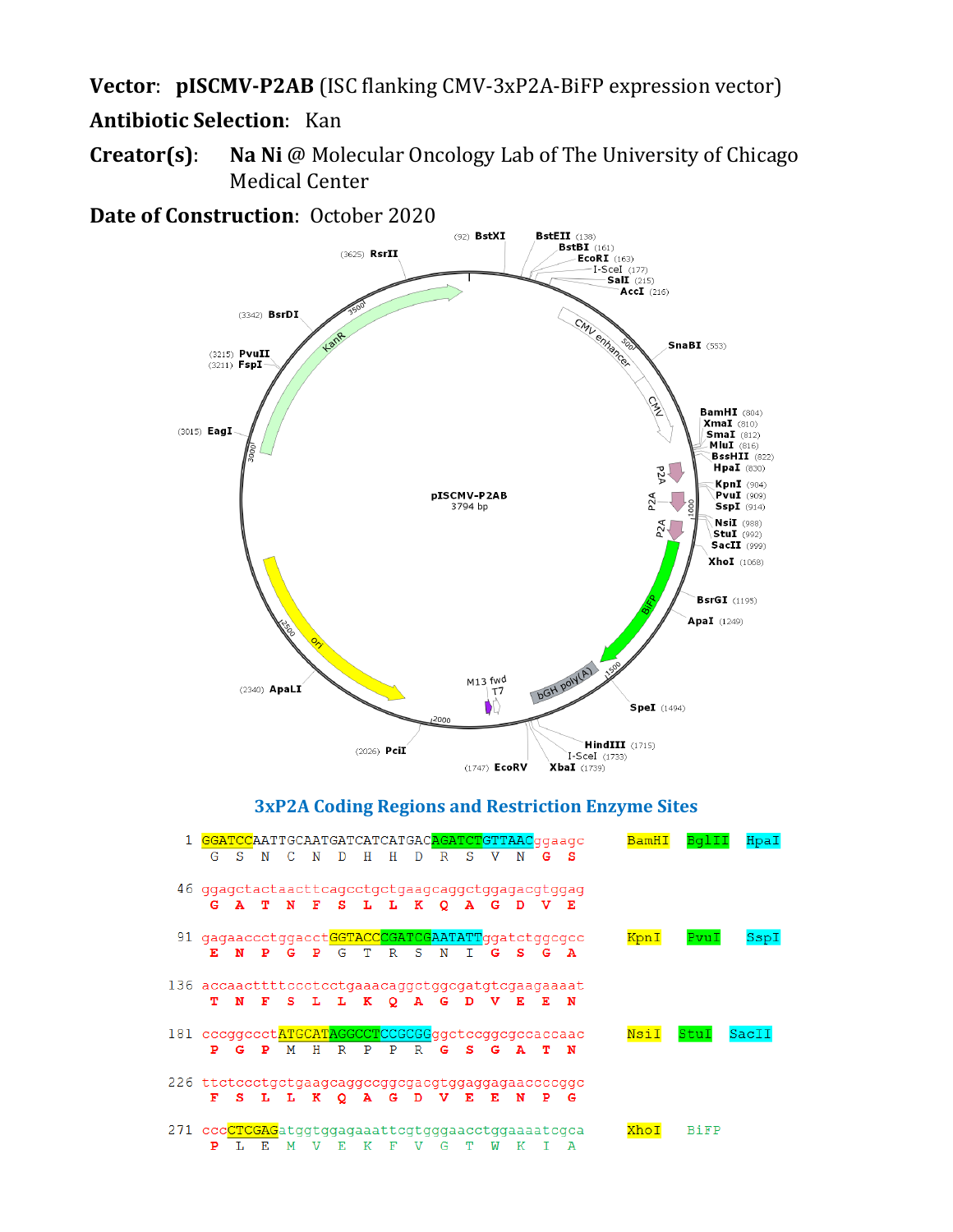#### **pISCMV-P2AB full-length Sequence**

GGAAACAGCTATGACCATGATTACGCCAAGCTCGAAATTACCCTCACTAAAGGGAACAAAAGCTGGTACGAGGACAGGCTGG AGCCATGGGCATGGCTACTCAAGCTGATTTGATGGAGTTGGACATGGCCATGGCTGGTGACCACGTCGTGGAATGCCTTCGA ATTC<mark>TAGGGATAACAGGGTAAT</mark>GTCGAAATTCAGCACCTGCACATGGGAC<mark>GTCGAC</mark>TAATAGTAATCAATTACGGGGTCATT AGTTCATAGCCCATATATGGAGTTCCGCGTTACATAACTTACGGTAAATGGCCCGCCTGGCTGACCGCCCAACGACCCCCGC CCATTGACGTCAATAATGACGTATGTTCCCATAGTAACGCCAATAGGGACTTTCCATTGACGTCAATGGGTGGAGTATTTAC GGTAAACTGCCCACTTGGCAGTACATCAAGTGTATCATATGCCAAGTACGCCCCCTATTGACGTCAATGACGGTAAATGGCC CGCCTGGCATTATGCCCAGTACATGACCTTATGGGACTTTCCTACTTGGCAGTACATCTACGTATTAGTCATCGCTATTACC ATGGTGATGCGGTTTTGGCAGTACATCAATGGGCGTGGATAGCGGTTTGACTCACGGGGATTTCCAAGTCTCCACCCCATTG ACGTCAATGGGAGTTTGTTTTGGCACCAAAATCAACGGGACTTTCCAAAATGTCGTAACAACTCCGCCCCATTGACGCAAAT GGGCGGTAGGCGTGTACGGTGGGAGGTCTATATAAGCAGAGCTGGTTTAGTGAACCGTCAGATCCGqatccccqqqaACGCG TgcgcgcgttAACggaagcggagctactaacttcagcctgctgaagcaggctggagacgtggaggagaaccctggacctGGT ACCCGATCGAATATTggatctggcgccaccaacttttccctcctgaaacaggctggcgatgtcgaagaaaatcccggccctA TGCATAGGCCTCCGCGGggctccggcgccaccaacttctccctgctgaagcaggccggcgacgtggaggagaaccccggccc cCTCGAGatggtggagaaattcgtgggaacctggaaaatcgcagacagtcataactttggagagtacctgaaggcaatcgga gcccctaaggaactgtctgacggcggagatgccaccacaccaaccctgtacatcagccagaaggacggagataaaatgacag tgaagattgagaacgggccccctacattcctggacactcaggtgaagttcaaactgggcgaggagttcgacgagtttcccag cgataggagaaagggggtgaaatccgtggtcaatctggtcggcgaaaagctggtgtacgtccagaaatgggacggcaaggag actacctatgtgcgggaaatcaaggatggaaaactggtcgtgaccctgacaatgggagatgtggtggcagtgcggagttaca gacgggctacagaataaACTAGTcctcgactgtgccttctagttgccagccatctgtttgcccctcccccgtgccttcc ttgaccctggaaggtgccactcccactgtcctttcctaataaaatgaggaaattgcatcgcattgtctgagtaggtgtcatt ctattctggggggtggggtggggcaggacagcaaggggggaggattgggaagacaatagcaggcatgctggggatAAGCTTAT TACCCTGTTATCCCTATCTAGAGATATCAGCTTTTAAATAAGGAGGAATAACATATGACCATGATTACGCCAAGCTCCAATT CGCCCTATAGTGAGTCGTATTACAATTCACTGGCCGTCGTTTTACTATGCGGTGTGAAATACCGCACAGATGCGTAAGGAGA AAATACCGCATCAGGCGCTCTTCCGCTTCCTCGCTCACTGACTCGCTGCGCTCGGTCGTTCGGCTGCGGCGAGCGGTATCAG CTCACTCAAAGGCGGTAATACGGTTATCCACAGAATCAGGGGATAACGCAGGAAAGAACATGTGAGCAAAAGGCCAGCAAAA GGCCAGGAACCGTAAAAAGGCCGCGTTGCTGGCGTTTTTCCATAGGCTCCGCCCCCCTGACGAGCATCACAAAAATCGACGC TCAAGTCAGAGGTGGCGAAACCCGACAGGACTATAAAGATACCAGGCGTTTCCCCCTGGAAGCTCCCTCGTGCGCTCTCCTG TTCCGACCCTGCCGCTTACCGGATACCTGTCCGCCTTTCTCCCTTCGGGAAGCGTGGCGCTTTCTCATAGCTCACGCTGTAG GTATCTCAGTTCGGTGTAGGTCGTTCGCTCCAAGCTGGGCTGTGTGCACGAACCCCCCGTTCAGCCCGACCGCTGCGCCTTA TCCGGTAACTATCGTCTTGAGTCCAACCCGGTAAGACACGACTTATCGCCACTGGCAGCAGCCACTGGTAACAGGATTAGCA GAGCGAGGTATGTAGGCGGTGCTACAGAGTTCTTGAAGTGGTGGCCTAACTACGGCTACACTAGAAGGACAGTATTTGGTAT CTGCGCTCTGCTGAAGCCAGTTACCTTCGGAAAAAGAGTTGGTAGCTCTTGATCCGGCAAACAAACCACCGCTGGTAGCGGT GGTTTTTTTGTTTGCAAGCAGCAGATTACGCGCAGAAAAAAAGGATCTCAAGAAGATCCTTTGATCTTTTCTACGGGGTCTG ACGCTCAGTGGAACGAAAACTCACGTTAAGGGATTTTGGTCATGAGATTATCAAAAAGGATCTTCACCTAGATCCTTTTAAA TTAAAAATGAAGTTTTAAATCAATCTAAAGTATATATGAGTAAACTTGGTCTGACAGTTACCAATGCTTAATCAGTGAGGCA CCTATCTCAGCGATCTGTCTATTTCGTTCATCCATAGTTGCCTGACTCCCCGTCATTCAAATATGTATCCGCTCATGAGACA ATAACCCTGATAAATGCTTCAATAATATATGATTGAACAAGATGGATTGCACGCAGGTTCTCCGGCCGCTTGGGTGGAGAGG CTATTCGGCTATGACTGGGCACAACAGACAATCGGCTGCTCTGATGCCGCCGTGTTCCGGCTGTCAGCGCAGGGGCGCCCGG TTCTTTTTGTCAAGACCGACCTGTCCGGTGCCCTGAATGAACTGCAAGACGAGGCAGCGCGGCTATCGTGGCTGGCCACGAC GGGCGTTCCTTGCGCAGCTGTGCTCGACGTTGTCACTGAAGCGGGAAGGGACTGGCTGCTATTGGGCGAAGTGCCGGGGCAG GATCTCCTGTCATCTCACCTTGCTCCTGCCGAGAAAGTATCCATCATGGCTGATGCAATGCGGCGGCTGCATACGCTTGATC CGGCTACCTGCCCATTCGACCACCAAGCGAAACATCGCATCGAGCGAGCACGTACTCGGATGGAAGCCGGTCTTGTCGATCA GGATGATCTGGACGAAGAGCATCAGGGGCTCGCGCCAGCCGAACTGTTCGCCAGGCTCAAGGCGAGCATGCCCGACGGCGAG GATCTCGTCGTGACCCATGGCGATGCCTGCTTGCCGAATATCATGGTGGAAAATGGCCGCTTTTCTGGATTCATCGACTGTG GCCGGCTGGGTGTGGCGGACCGCTATCAGGACATAGCGTTGGCTACCCGTGATATTGCTGAAGAGCTTGGCGGCGAATGGGC TGACCGCTTCCTCGTGCTTTACGGTATCGCCGCTCCCGATTCGCAGCGCATCGCCTTCTATCGCCTTCTTGACGAGTTCTTC TGACCTTTCGTCTTCAAGaatt

#### **Zero Cutters**

| # | Enzyme Specificity | Afltt | CTTAAG        |
|---|--------------------|-------|---------------|
|   | AclI AACGTT        |       | AgeI ACCGGT   |
|   | AfeI AGCGCT        |       | AscI GGCGCGCC |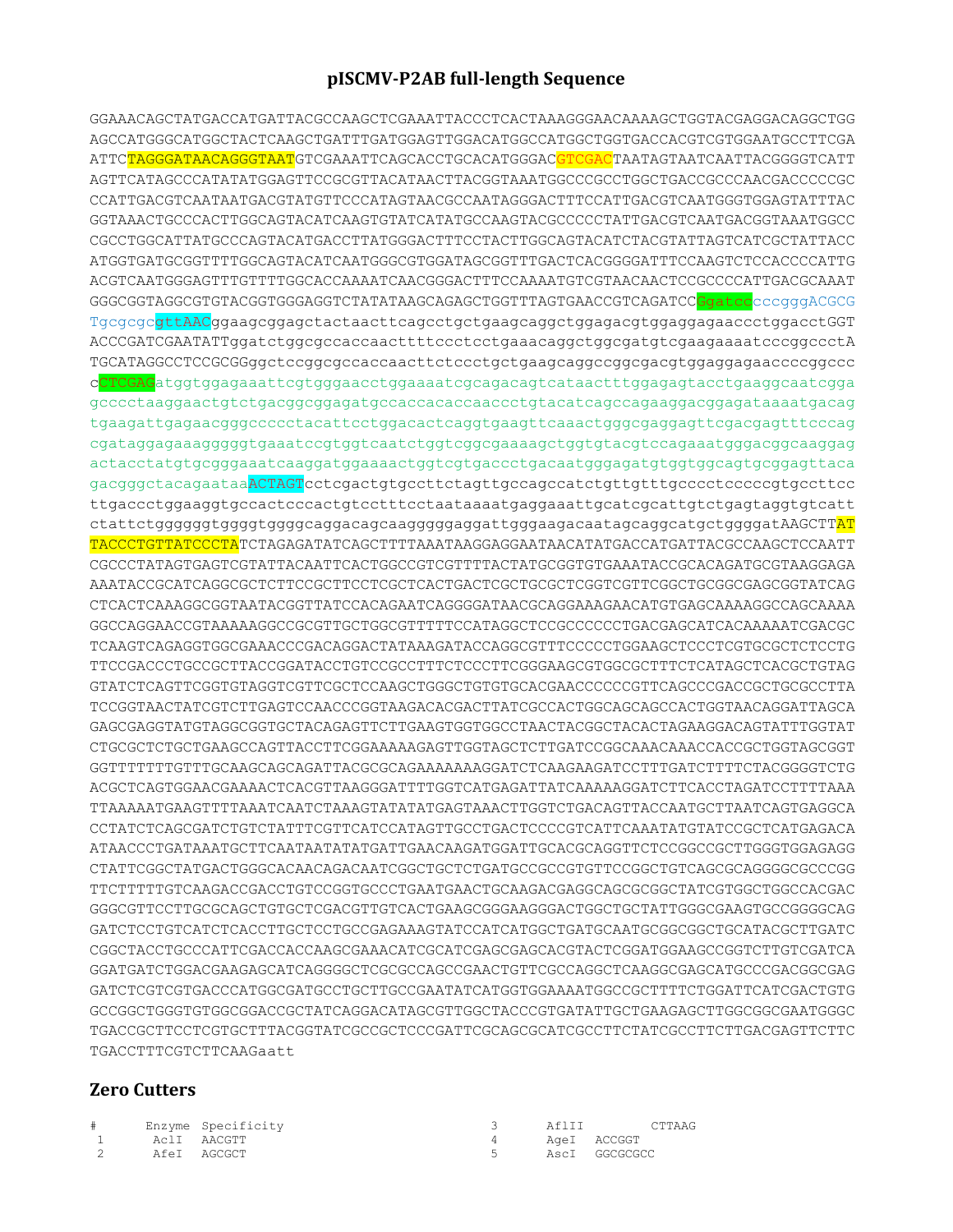| 6  | AseI    | ATTAAT        |                                     | 26 | NheI  | <b>GCTAGC</b> |                 |
|----|---------|---------------|-------------------------------------|----|-------|---------------|-----------------|
| 7  | AsiSI   |               | <b>GCGATCGC</b>                     | 27 | NotI  | GCGGCCGC      |                 |
| 8  | AvrII   |               | CCTAGG                              | 28 | NruI  | TCGCGA        |                 |
| 9  | BaeI    |               | (N) 5 (N) 10ACNNNNGTAYC (N) 7 (N) 5 | 29 | PacI  | TTAATTAA      |                 |
| 10 | BbvCI   |               | CCTCAGC                             | 30 | PmeI  | GTTTAAAC      |                 |
| 11 | BcqI    |               | NN(N)10CGA(N)6TGC(N)10NN            | 31 | PmlI  | CACGTG        |                 |
| 12 | BclI    | TGATCA        |                                     | 32 | PpuMI |               | RGGWCCY         |
| 13 | BqlII   |               | AGATCT                              | 33 | PshAI |               | GACNNNNGTC      |
| 14 | BlpI    | GCTNAGC       |                                     | 34 | PsiI  | TTATAA        |                 |
| 15 | BmtI    | <b>GCTAGC</b> |                                     | 35 | PspXI |               | VCTCGAGB        |
| 16 | Bpu10I  |               | CCTNAGC                             | 36 | PstI  | CTGCAG        |                 |
| 17 | BsaI    | GGTCTCNNNNN   |                                     | 37 | SacI  | <b>GAGCTC</b> |                 |
| 18 | BsiWI   |               | CGTACG                              | 38 | SbfI  | CCTGCAGG      |                 |
| 19 | BspDI   |               | ATCGAT                              | 39 | ScaI  | AGTACT        |                 |
| 20 | BstAPI  |               | GCANNNNNTGC                         | 40 | SfiI  | GGCCNNNNNGGCC |                 |
| 21 | BstZ17I |               | GTATAC                              | 41 | SqrAI |               | CRCCGGYG        |
| 22 | ClaI    | ATCGAT        |                                     | 42 | SrfI  | GCCCGGGC      |                 |
| 23 | Eco53kI |               | GAGCTC                              | 43 | SwaI  | ATTTAAAT      |                 |
| 24 | Fsel    | GGCCGGCC      |                                     | 44 | XcmI  |               | CCANNNNNNNNNTGG |
| 25 | MfeI    | CAATTG        |                                     |    |       |               |                 |

### **One-Cutters**

| #                           | Enzyme                    | Specificity                    | Sites & |                     |
|-----------------------------|---------------------------|--------------------------------|---------|---------------------|
| flanks                      | Cut positions             |                                |         |                     |
| (blunt - 5' ext. - 3' ext.) |                           |                                |         |                     |
| $\mathbf{1}$                | Acc65I                    | <b>GGTACC</b>                  | list    | #900/904            |
| 2                           | Accl                      | <b>GTMKAC</b>                  | list    | *216/218            |
| 3                           | Alel                      | CACNNNNGTG                     | list    | 1269                |
| 4                           | Apal                      | GGGCCC                         | list    | *1249/1245          |
| 5                           | ApaLl                     | <b>GTGCAC</b>                  | list    | *2340/2344          |
| 6                           | BamHI                     | <b>GGATCC</b>                  | list    | 804/808             |
| 7                           | <b>BsaBI</b>              | <b>GATNNNNATC</b>              | list    | #803                |
| 8                           | <b>BsaXI</b>              | NNN(N)9AC(N)5CTCC(N)7NNN       | list    | 1441/1438+1471/1468 |
| 9                           | Bsgl                      | GTGCAG(N)14NN                  | list    | 187/185             |
| 10                          | <b>B</b> sm <sub>BI</sub> | <b>CGTCTCNNNNN</b>             | list    | *868/872            |
| 11                          | <b>Bsml</b>               | <b>GAATGCN</b>                 | list    | 159/157             |
| 12                          | <b>BspEl</b>              | TCCGGA                         | list    | *#801/805           |
| 13                          | <b>BsrDI</b>              | GCAATGNN                       | list    | 3342/3340           |
| 14                          | <b>BsrGI</b>              | TGTACA                         | list    | 1195/1199           |
| 15                          | <b>BssHII</b>             | GCGCGC                         | list    | *822/826            |
| 16                          | <b>BstBI</b>              | TTCGAA                         | list    | $*161/163$          |
| 17                          | <b>BstEll</b>             | <b>GGTNACC</b>                 | list    | 138/143             |
| 18                          | <b>BstXI</b>              | CCANNNNNNTGG                   | list    | 92/88               |
| 19                          | Bsu36I                    | <b>CCTNAGG</b>                 | list    | 1153/1156           |
| 20                          | <b>Btsl</b>               | <b>GCAGTGNN</b>                | list    | 1468/1466           |
| 21                          | CspCI                     | NN(N)11CAA(N)5GTGG(N)10NN list |         | 589/587+624/622     |
| 22                          | Dralll                    | CACNNNGTG                      | list    | *149/146            |
| 23                          | Eagl                      | CGGCCG                         | list    | *3015/3019          |
| 24                          | EcoNI                     | <b>CCTNNNNNAGG</b>             | list    | 948/949             |
| 25                          | EcoO109I                  | <b>RGGNCCY</b>                 | list    | 1246/1249           |
| 26                          | EcoRI                     | <b>GAATTC</b>                  | list    | *163/167            |
| 27                          | EcoRV                     | <b>GATATC</b>                  | list    | 1747                |
| 28                          | Esp3I                     | CGTCTCNNNNN                    | list    | *868/872            |
| 29                          | Fspl                      | TGCGCA                         | list    | *3211               |
| 30                          | HindIII                   | <b>AAGCTT</b>                  | list    | 1715/1719           |
| 31                          | Hpal                      | <b>GTTAAC</b>                  | list    | *830                |